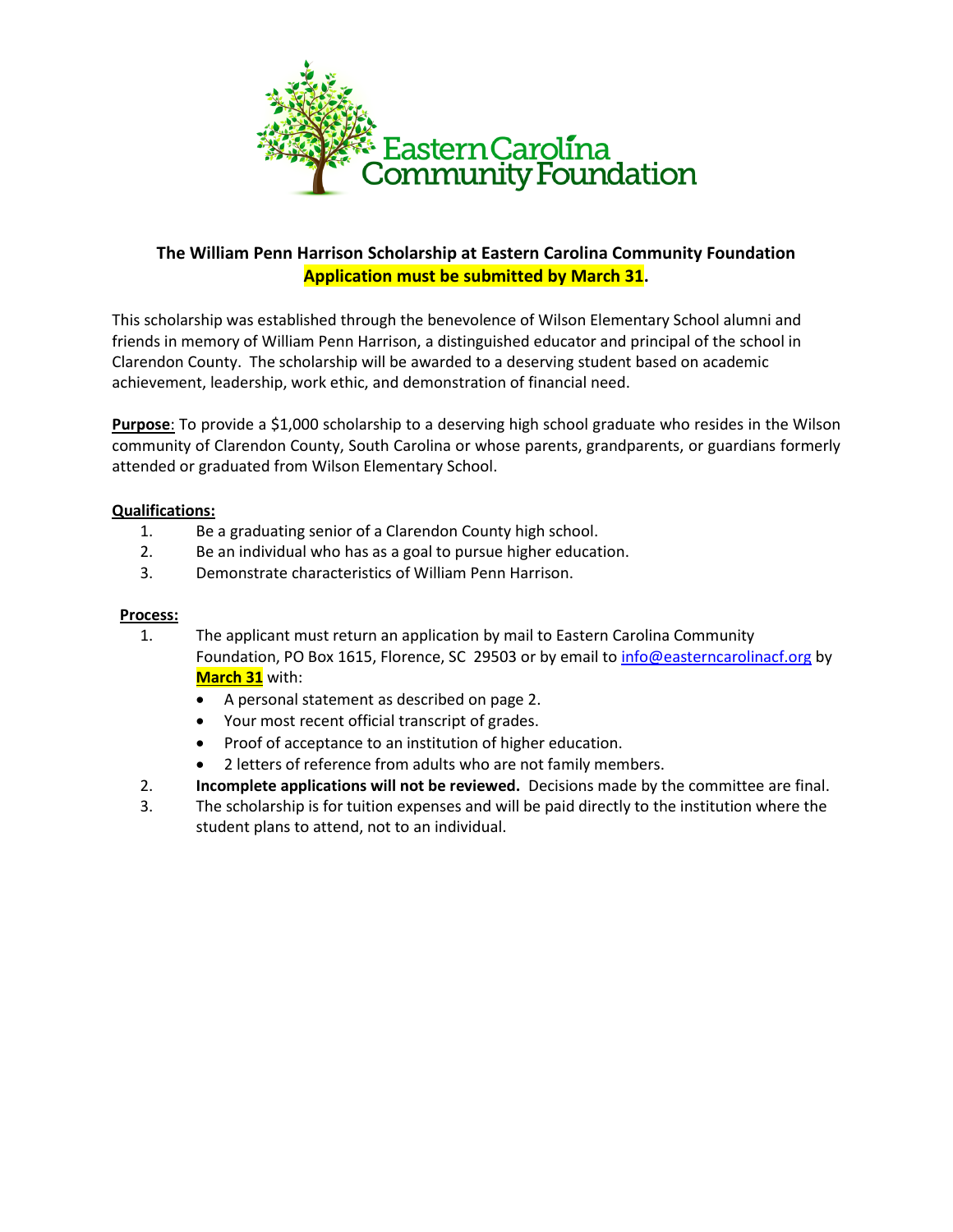

**The William Penn Harrison Scholarship at Eastern Carolina Community Foundation**

**Personal Statement of:** 

Applicant Name

State why you are seeking this scholarship, how it will benefit your pursuit of higher education, and how it will benefit your financial need. Please include information about your honors, achievements, extracurricular activities, interests, and community involvement.

\_\_\_\_\_\_\_\_\_\_\_\_\_\_\_\_\_\_\_\_\_\_\_\_\_\_\_\_\_\_\_\_\_\_\_\_\_\_\_\_\_\_\_\_\_\_\_\_\_\_\_\_\_\_\_\_\_\_\_\_\_\_\_\_\_\_\_\_\_\_\_\_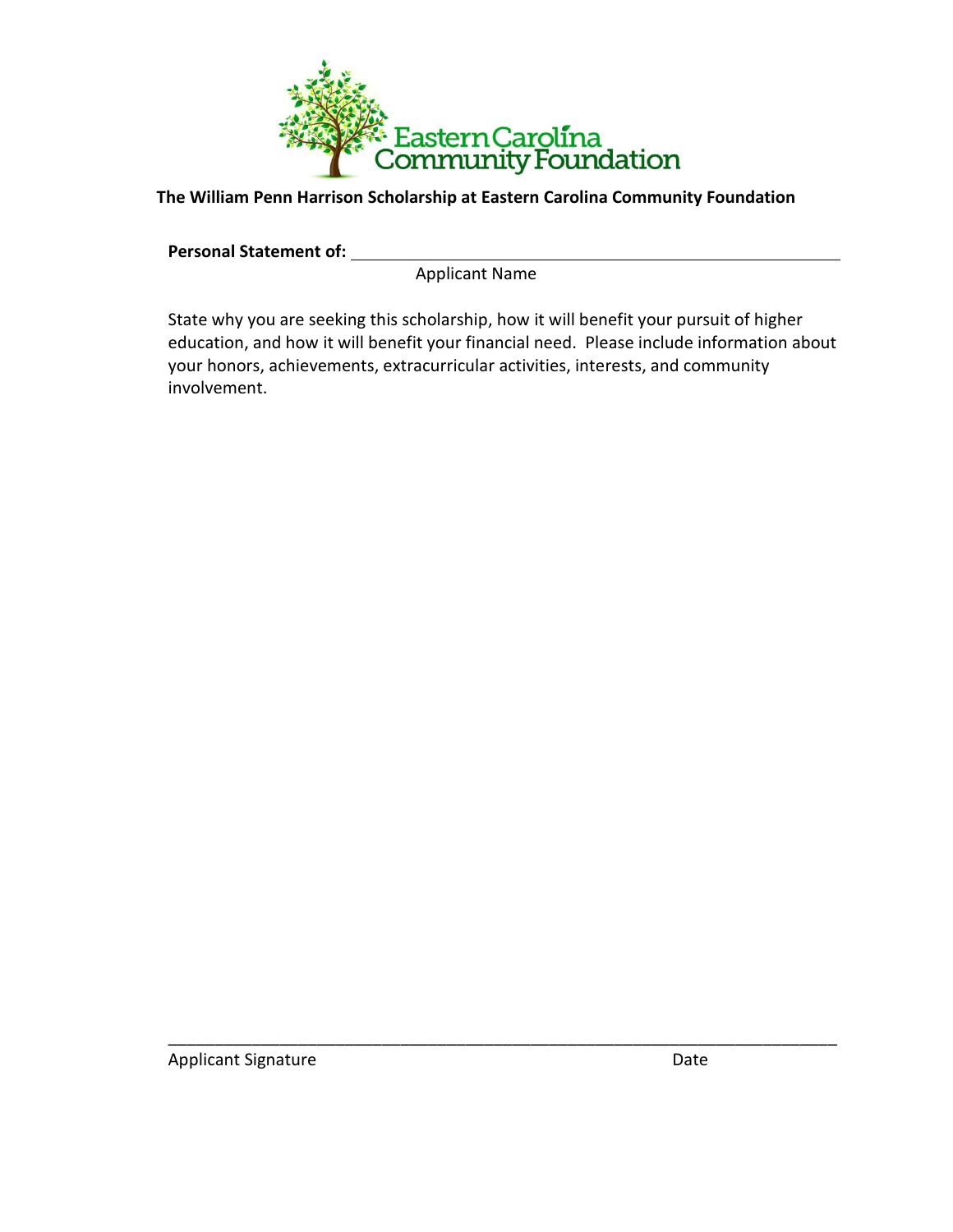

 **Scholarship Applicant Information**

| <b>References</b>                                                                     |
|---------------------------------------------------------------------------------------|
|                                                                                       |
|                                                                                       |
| Name of institution of higher education you plan to and have been accepted to attend: |
|                                                                                       |
|                                                                                       |
| FAFSA Score (not required by scholarship qualifications): _____________________       |
|                                                                                       |
|                                                                                       |
|                                                                                       |
|                                                                                       |
|                                                                                       |
|                                                                                       |
|                                                                                       |

List two references below and provide a completed reference form for each of the persons listed with your completed application by the defined deadline. Do not list names for references of any persons who are related to you in any manner.

Name: \_\_\_\_\_\_\_\_\_\_\_\_\_\_\_\_\_\_\_\_\_\_\_\_\_\_\_\_\_\_\_\_\_\_\_\_\_\_\_\_\_\_\_\_\_\_\_\_\_\_\_\_\_\_\_\_\_\_\_\_\_\_\_\_\_

Name: \_\_\_\_\_\_\_\_\_\_\_\_\_\_\_\_\_\_\_\_\_\_\_\_\_\_\_\_\_\_\_\_\_\_\_\_\_\_\_\_\_\_\_\_\_\_\_\_\_\_\_\_\_\_\_\_\_\_\_\_\_\_\_\_\_

## **Certification**

I authorize investigation of all statements contained in this application. I understand that misrepresentation of any information may prevent me from consideration in receiving this scholarship.

**Signature of Applicant Date of Application** 

\_\_\_\_\_\_\_\_\_\_\_\_\_\_\_\_\_\_\_\_\_\_\_\_\_\_\_\_\_\_\_\_\_\_\_\_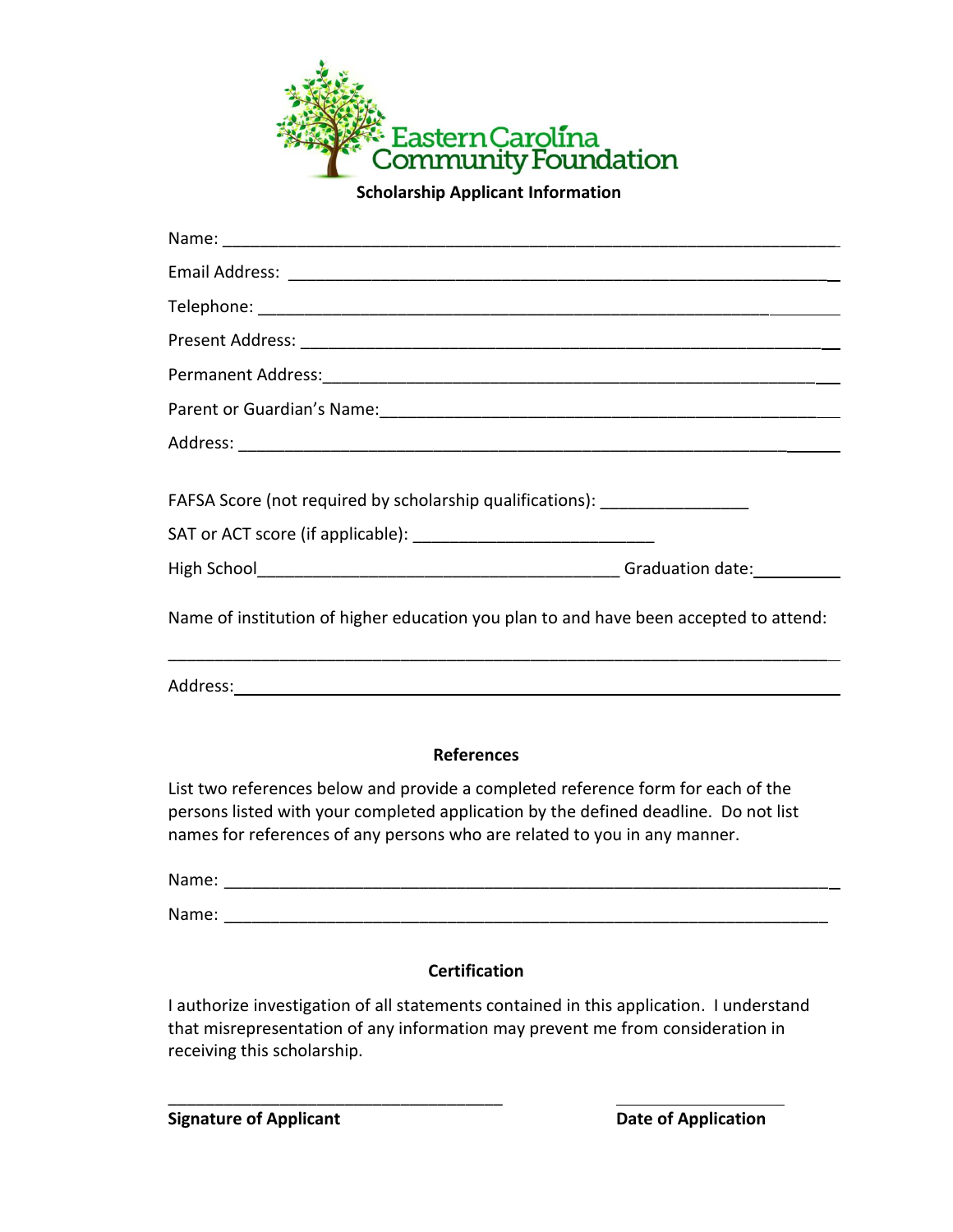

### **Scholarship Letter of Reference Form**

I, 1, 2008) 1, 2008 1, 2008 1, 2008 1, 2008 1, 2008 1, 2008 1, 2008 1, 2008 1, 2008 1, 2008 1, 2008 1, 2008 1, 200

Scholarship at Eastern Carolina Community Foundation. I authorize you to provide the Foundation with requested information about me.

**Applicant's Signature Date** Date

1. How long have you known the applicant?

- 2. What is your relationship to the applicant? \_\_\_\_\_\_\_\_\_\_\_\_\_\_\_\_\_\_\_\_\_\_\_\_\_\_\_\_\_\_\_\_\_\_
- 3. Please describe the characteristics that you have observed in the applicant that would help him/her be successful as he/she pursues higher education.

4. Additional comments:

Reference name: www.assett.com/www.assett.com/www.assett.com/www.assett.com/www.assett.com/www.asset

Signature Date

\_\_\_\_\_\_\_\_\_\_\_\_\_\_\_\_\_\_\_\_\_\_\_\_\_\_\_\_\_\_\_\_\_\_\_\_\_\_\_\_\_\_\_\_\_\_\_ \_\_\_\_\_\_\_\_\_\_\_\_\_\_\_\_\_\_\_\_\_